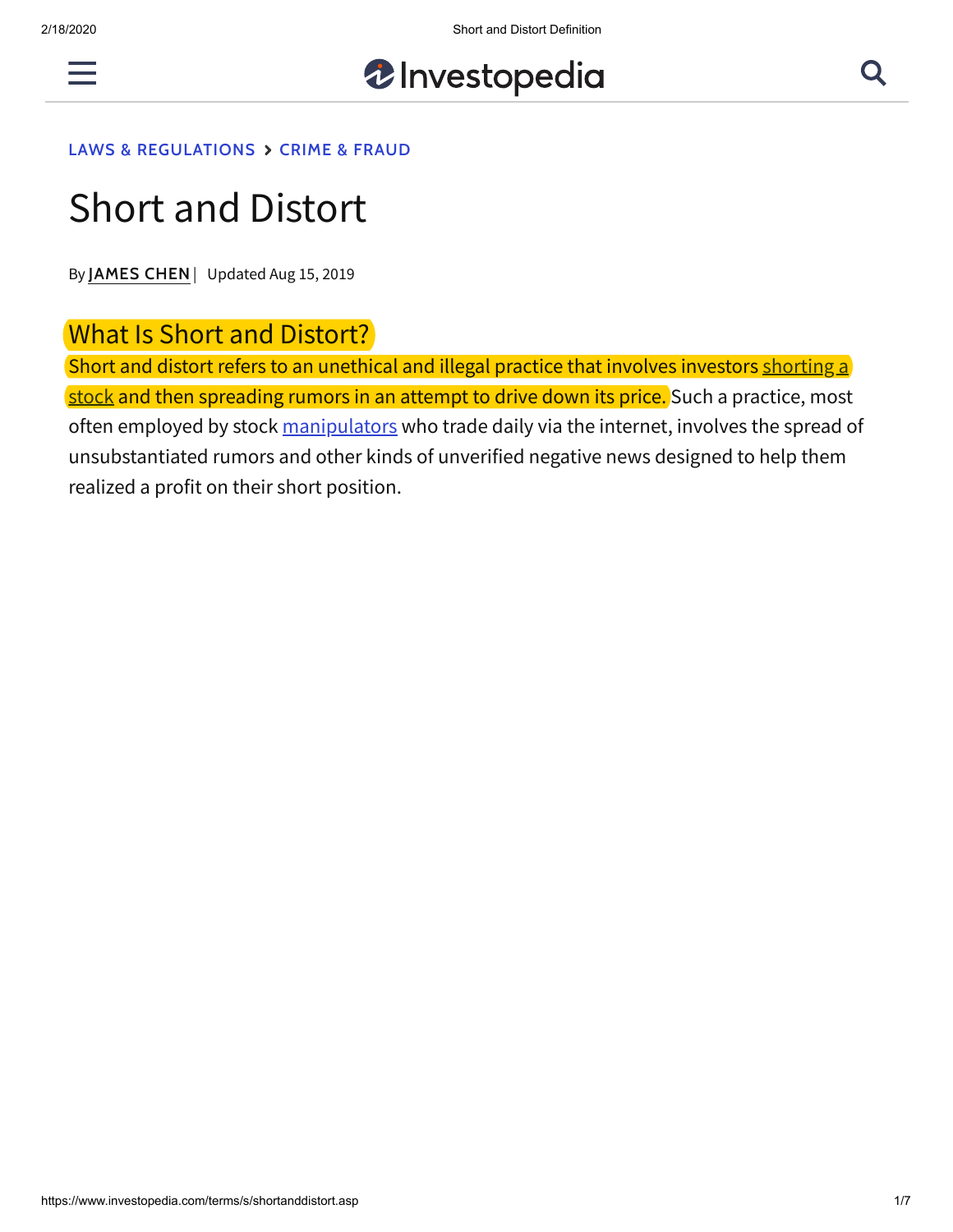



Short and distort can be contrasted with a pump and dump scheme, whereby the perpetrator takes a long position and then spreads misinformation to drive the stock price up.

Advertisement

Advertisement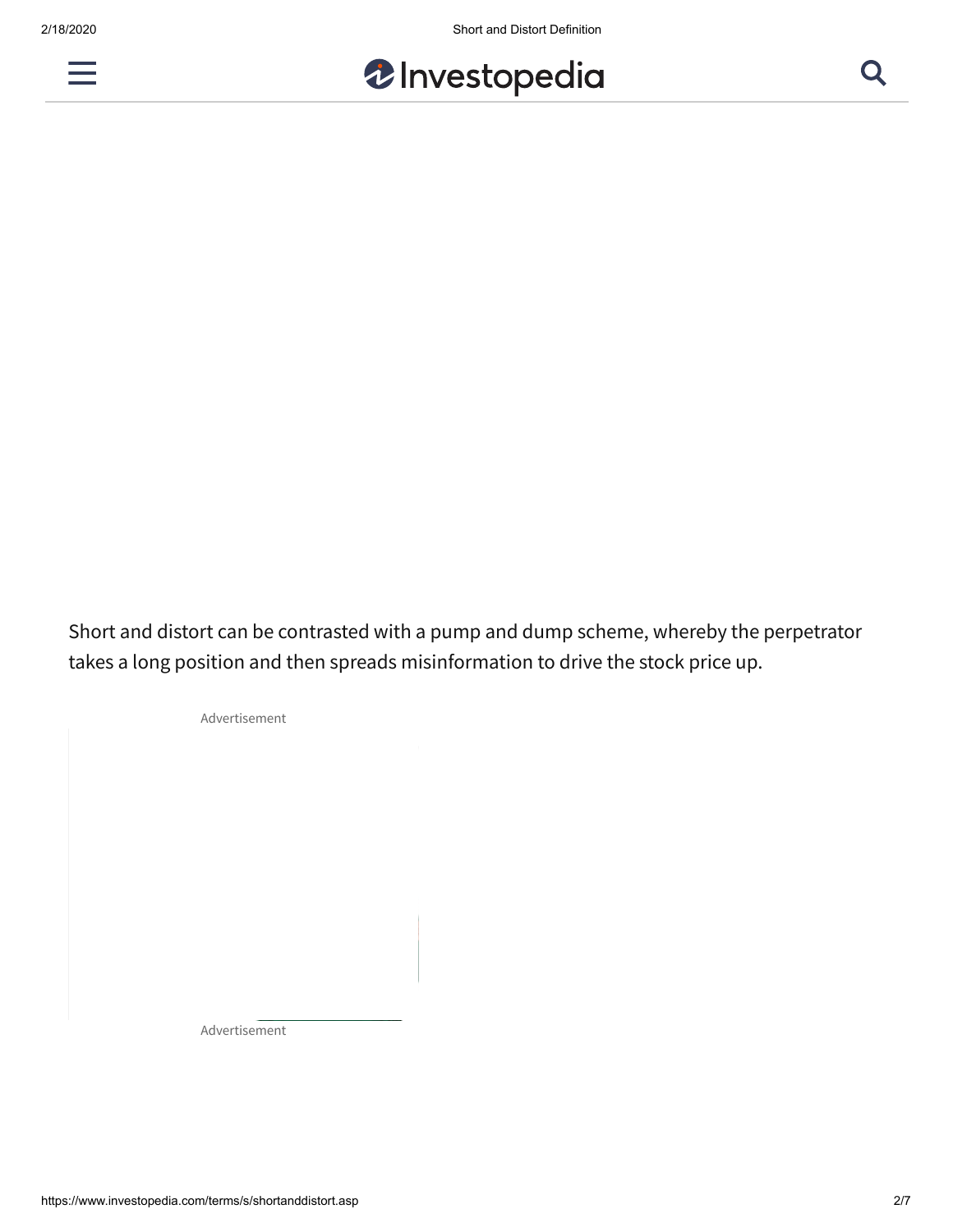

*U* Investopedia

**Important:** The act of shorting and distorting constitutes [securities fraud](https://www.investopedia.com/terms/s/securities-fraud.asp) and can result in significant fines and penalties.

# How Short and Distort Works

Short and distort efforts are often practiced as a part of [naked short selling](https://www.investopedia.com/terms/n/nakedshorting.asp), which involves the short-selling of a security without having first borrowed it or making sure it can be borrowed. In such cases the investor uses the proceeds from the short sale to deliver the shorted shares.

The profit is realized in two ways: in the spread between the price at which the shares were borrowed and the lower price at which they were delivered, and also in the practice of buying more shares than were borrowed at the lower price, which are then put up for sale, further lowering the price of a company's stock.

#### **KEY TAKEAWAYS**

- $\bullet$  Short and distort is an illegal trading scheme involving selling short the shares of a  $\overline{\phantom{a}}$ company and then spreading negative rumors in order to influence the stock price downward.
- Short and distort is made more common through the use of online forums and social media channels to spread disinformation quickly and anonymously.
- Short and distort is a serious crime, and perpetrators can be charged with securities fraud and subject to fines and jail time.

# Short and Distort in Use

Short and distort efforts may be especially effective during bear markets or when the markets are unstable. Corporate scandals and investor uncertainty make it easier for fraudsters to spread doom and gloom by claiming that a firm is losing a very costly class action suit, is suffering from low earnings, or is about to receive bad news. Short and distort practices tend to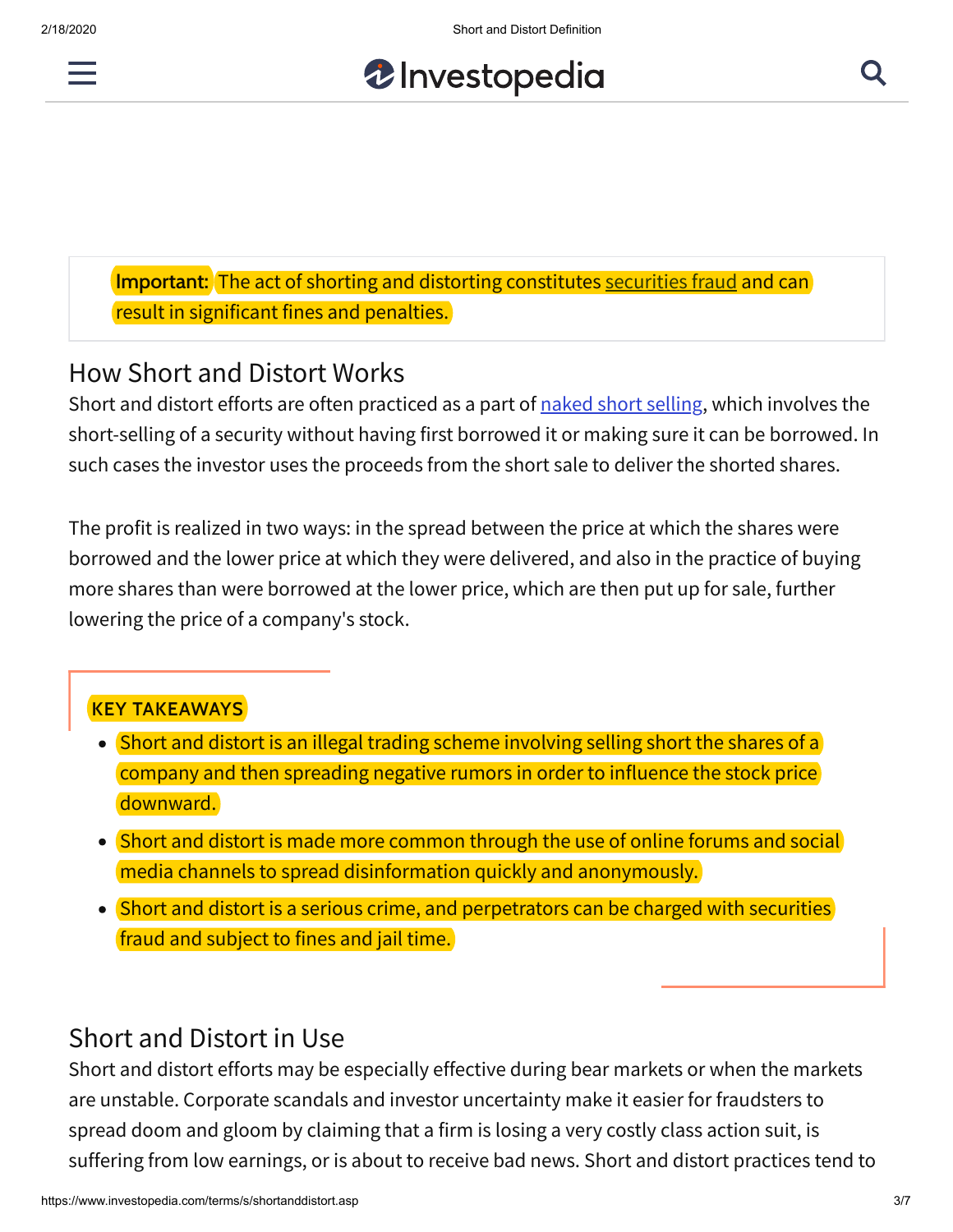



from unverified sources.

In [one example of short and distort](https://www.sec.gov/news/press/2008/2008-64.htm) in 2008, Wall Street trader Paul S. Berliner was charged with securities fraud and market manipulation for having spread false rumors about the acquisition of Alliance Data Systems (ADS) by The Blackstone Group while shorting ADS. He utilized instant messaging to individual investors, traders at brokerage firms and hedge funds to spread his negative message about the deal. His false statements were also picked up by the media. Berliner settled the charges by paying a \$130,000 penalty, disgorging over \$26,000 in profits and being barred from associating with any broker or dealer by the Securities and Exchange Commission (SEC).

# Short and Distort vs. Pump and Dump

The practice of shorting and distorting a stock is the mirror image of [pumping and dumping,](https://www.investopedia.com/terms/p/pumpanddump.asp) which is artificially promoting and propping up a cheap stock in order to sell it at an inflated Advertisement

 $\mu$ se of positive statements about a company that may micro-cap stocks, penny stocks and smaller

# [Speak with the Right Financial](https://adclick.g.doubleclick.net/pcs/click?xai=AKAOjsvW86jF8JkdDckJPGpj430KezuBTE5UQ2KzVYJ2lwg1sURKc37qOfdWmUc4qe3ehWvXZD4gh2izF5F4Gzwc1HUdY3DLkeIl5gud1JS3HcpR8N-RZ-sbB51czlJVrNvMjecdNYfXXF7UM6wlnJW5Yc_w4RWtdt9g2KgtzEjC0hzJ8HY9b-ytS7qoty-a0IQWs8CZyU_EdmQk4m3R_MzjQYMMeFt7g26_P7LmQtSs3RG_sWC1c83Z78Qj60PqsmUC8pqWRqXGHgxzp1HmbF6vNy8akd6ZnblQjZNFbeWELHux-IsFG9glhu98L3lJ7SbNA2Mr0DSPRwCShja4llMMc8x2Tj_dOWiSQl0M6dNGbENaIVTTycye5sidK4N0BSVDB9FpNFeERMkGyYGZpdoY6q8pP1rpY4xzdXV18GiklHXoQexDb7W3Obf6oV1XSJSt8Z4siK79eG7VbZQv7j3UgHEbpLVpcarQSIaDPmwlz1HMR0uhUeDuOXY2rV9H-mnR4vwpW3PW-PLoSabC_khbywmS28drfC5FHID3nmD3qc_O0hDl-lrpzWzNNgXtjlDqA9pfIgb4jcywgHyRmSOp8fBcd5s5qrIRF2uEvILLdD6hQ4rmaF5uGbpOjxB5vGYJvbnM42rTGAZ2ZswUuD3uKKSOuFlP9di9QQLtgmsrimoh37DTYBLK3HKQyFIyYMVDByhmW4AflGrrhv8dXnSicf8xAlhJne4GqhswmwjLDt7tgtI9L8MubIm9T7IVoGeGTLUCjxqGXLirxwx_JD5Q_4S2P6NDd68CtMIEau6Y78oU1abZQrufsnE6BPG4T6DpX_pwHX7jmuN7rxaZ-Ou3ELnSBZY4ODSjrdvR77w3bQF8Z-fwKCGXJRklkiIuxsJBOXR05jTTVZmRvZtUWp0xlvMrH4hgu6ZM4GWRIOf0u3ISqmGZByCyjYvyCRDK3VyJsOayvkVVvA5Fw1IFYgxtH96YiXxObyXo8PdxXc85PrSenrswxPvxlAyPWWoCphvtWazX4pn4Vjm2mvnzptVZLKKcIgZugYrGPZw30lBCmfa9K210&sai=AMfl-YQK3dxxfHkzhiOUHZJZ_rcVrVFuNBX5uyu5JQ0BfDWriNjFJQ6E3aaj3mo8H0oryqKCKG1CXapeSfv7uK8m1pWmaEg5VgPsQvSwkki564vXeAXQE7lYJs7Zg1A2OLda8yB33to68pzClepMhLvBqGgBV6v4cTKsFTLLQH6tU3HlME4&sig=Cg0ArKJSzNGDM5fC4kOb&pr=13:XkyzYQAAAACUWJUD9N8Vo8viRS0vfUSdWk9S9A&urlfix=1&adurl=https://www.secondcity.com/chicago/find-a-class/lets-get-started/) Advisor For You

SPONSORED

Finding the right financial advisor that [fits your needs](https://adclick.g.doubleclick.net/pcs/click?xai=AKAOjsv2Rs3mfYCFV2O2QPOI3cNE6q49K3XNO7-x1QF5gQPmMfdX5X3oIykMnNyCk2GI7sNi6SVqmD2vdWHuOlswgwJffkIsswiqzjXP97lVrODd3QT2utPtu4fRnpRmg39kuRKsKlDjZBZff_qr3JTvMA1Eg-f0-iuO3-Q4Glyix5NA2P3VOvcIBjIw1_rdKHfCzVayFl4elXWuaNuG-Xx94jAJAUIzoIJRYFmCu75TIaTavHizFpZ-kRrhqYnszkEdp4okkT3uP5u379DzDUb_vQ8FVBiiJZBaJAfbFC_QMlS7NMJbjMjRLlI&sig=Cg0ArKJSzG93t_baAYj8EAE&urlfix=1&adurl=https://smartasset.com/retirement/find-a-financial-planner?utm_source=investopedia&utm_medium=cpc&utm_campaign=inv__falc_ros_textlinks&utm_content=9&utm_term=n32888c1f794347029b9d61f0ea2adc5404) doesn't have to be hard. SmartAsset's free tool matches you with **fiduciary financial advisors** in your area in 5 minutes. Each advisor has been vetted by SmartAsset and is legally bound to act in your best interests. If you're ready [to be matched with local advisors that will help you achieve your financial goals, get started](https://adclick.g.doubleclick.net/pcs/click?xai=AKAOjsv2Rs3mfYCFV2O2QPOI3cNE6q49K3XNO7-x1QF5gQPmMfdX5X3oIykMnNyCk2GI7sNi6SVqmD2vdWHuOlswgwJffkIsswiqzjXP97lVrODd3QT2utPtu4fRnpRmg39kuRKsKlDjZBZff_qr3JTvMA1Eg-f0-iuO3-Q4Glyix5NA2P3VOvcIBjIw1_rdKHfCzVayFl4elXWuaNuG-Xx94jAJAUIzoIJRYFmCu75TIaTavHizFpZ-kRrhqYnszkEdp4okkT3uP5u379DzDUb_vQ8FVBiiJZBaJAfbFC_QMlS7NMJbjMjRLlI&sig=Cg0ArKJSzG93t_baAYj8EAE&urlfix=1&adurl=https://smartasset.com/retirement/find-a-financial-planner?utm_source=investopedia&utm_medium=cpc&utm_campaign=inv__falc_ros_textlinks&utm_content=9&utm_term=n32888c1f794347029b9d61f0ea2adc5404) now.

Advertisement

# Compare Accounts

Advertiser Disclosure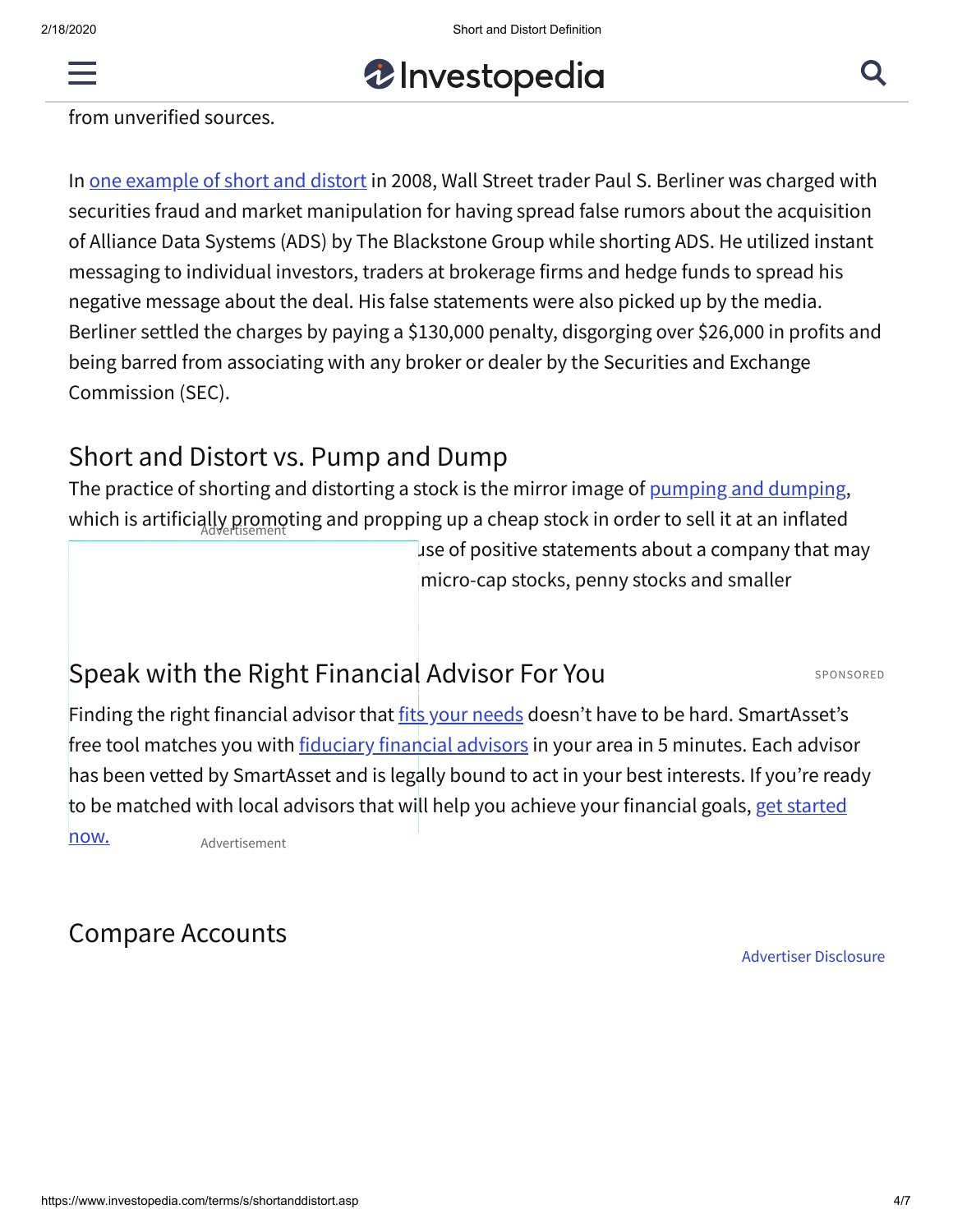2/18/2020 Short and Distort Definition



ITI E R R I L L *Y-TH*.<br>A BANK OF AMERICA COMPANY

| <b>Merrill Edge</b>                                                                         | E*TRADE                                                                              | FOREX.com                                                                                                                                                                                   |
|---------------------------------------------------------------------------------------------|--------------------------------------------------------------------------------------|---------------------------------------------------------------------------------------------------------------------------------------------------------------------------------------------|
| Get up to \$600 when<br>Redained in a head<br>Merrill Edge Self-<br><b>PoicepeAnceGEOOD</b> | For a limited time,<br>get \$100 when you<br>deposit just \$5K into<br>a new E*TRADE | Trade with the largest<br>US FX Broker.<br>Reduced costs with<br>15% cash rebates,<br>A poop and scoop scheme spreads falgecount mation to force a stock's price lower, thereby offering an |

illegal opportunity to purchase at a discount. [more](https://www.investopedia.com/terms/p/poopandscoop.asp)

| LEAI | LEAI | LEAI |
|------|------|------|
| Poop |      |      |

Poop is a slang term used to describe inside information or people with insider, nonpublic information that can be used to their financial advantage. [more](https://www.investopedia.com/terms/p/poop.asp)

#### [What Is Securities Fraud?](https://www.investopedia.com/terms/s/securities-fraud.asp)

Securities fraud is a form of white-collar crime that disguises a fraudulent scheme in order to gain finances from investors. [more](https://www.investopedia.com/terms/s/securities-fraud.asp)

# [Stock Basher Definition](https://www.investopedia.com/terms/s/stockbasher.asp)

A Stock Basher is a person who spreads misinformation to drive down the price of a stock. [more](https://www.investopedia.com/terms/s/stockbasher.asp)

# [What Does "Cats and Dogs" Mean?](https://www.investopedia.com/terms/c/catsanddogs.asp)

The phrase "Cats and Dogs" refers to speculative stocks that are lightly regulated and traded over the counter (OTC). [more](https://www.investopedia.com/terms/c/catsanddogs.asp)

### [Understanding Rule 10b-5](https://www.investopedia.com/terms/r/rule10b5.asp)

In order to address securities fraud through manipulative practices, rule 10b-5 was created under the Securities Exchange Act of 1934. [more](https://www.investopedia.com/terms/r/rule10b5.asp)

### Partner Links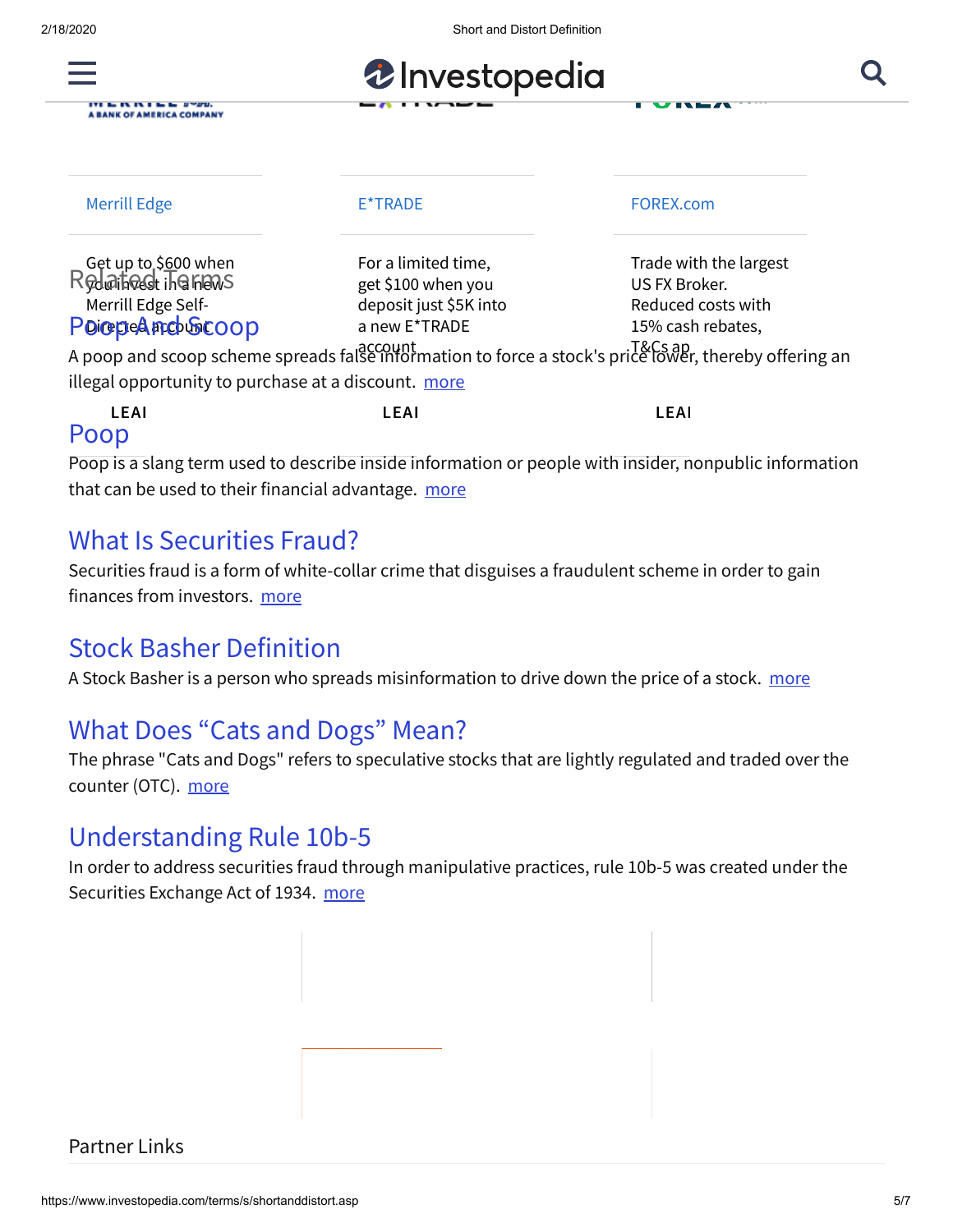



# Related Articles

**CRIME & FRAUD** [Short and Distort: Bear Market Stock Manipulation](https://www.investopedia.com/articles/analyst/030102.asp)

#### **INVESTING ESSENTIALS**

[The Investopedia Guide to Watching 'Billions'](https://www.investopedia.com/investing/investopedias-guide-watching-billions/)

#### **DAY TRADING** [Short selling basics](https://www.investopedia.com/articles/investing/100913/basics-short-selling.asp)

**PENNY STOCK TRADING** [The Risks and Rewards of Penny Stocks](https://www.investopedia.com/updates/penny-stocks-risks-rewards/)

**FINANCIAL FRAUD** [The Pioneers of Financial Fraud](https://www.investopedia.com/articles/financial-theory/09/history-of-fraud.asp)